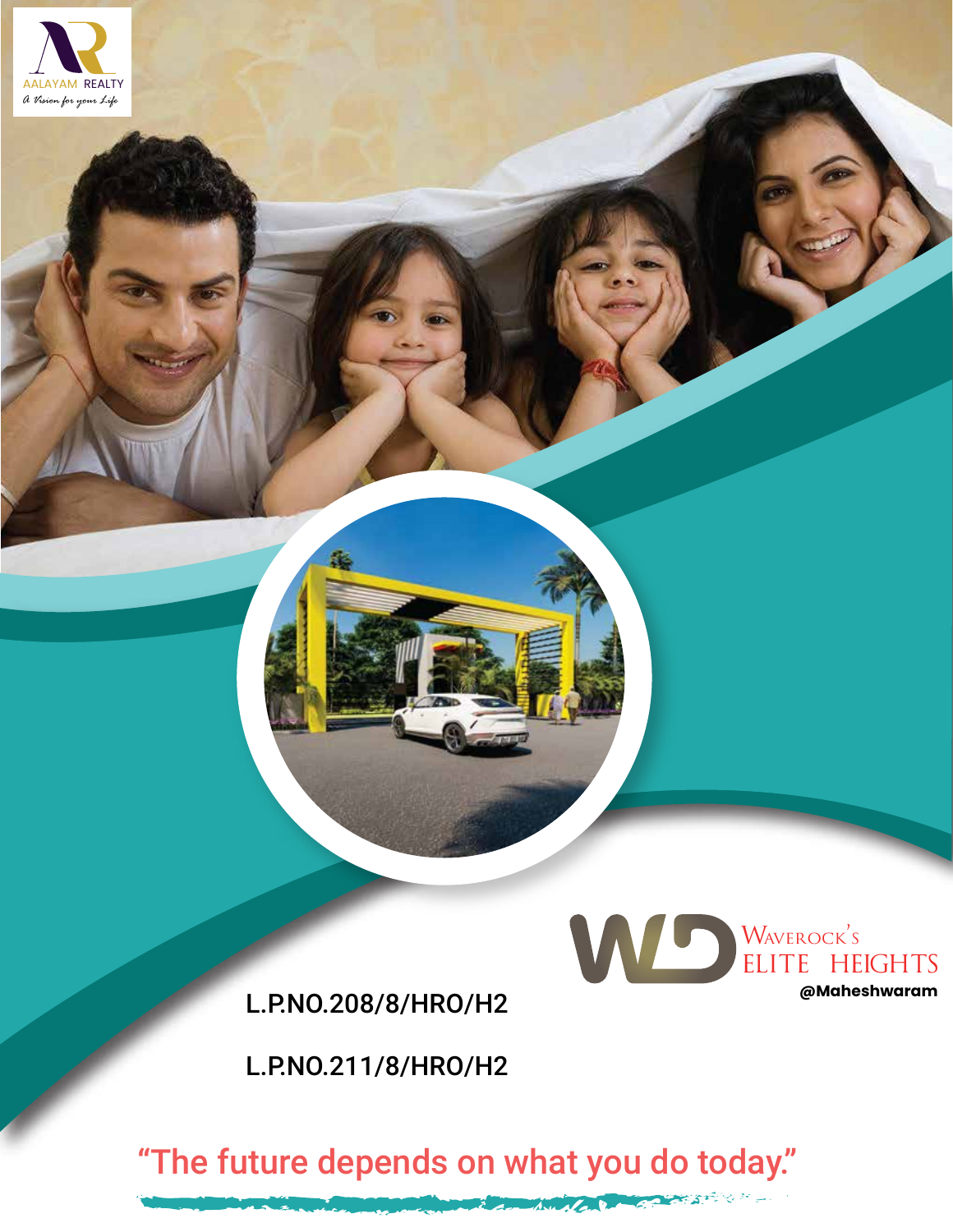

**MARS** 21

## **LOCATION HIGHLIGHTS**

## **PROJECT HIGHLIGHTS**

5 Mins drive to outer ring road &Thukkuguda(Exit-14)

5 Mins drive to Electronic SEZ



- 10 Mins drive to FAB city SEZ, Micromax, BE limited & TSIIC SEZ
- 15 Mins drive to Proposed 19,000 acres Pharma City at Mucherla
- 20 Mins drive to Shamshabad International Airport
- 30 Mins drive to Gachibowli
- Near to My Home Smart City
- Near to Prajay Virgin county Villas
- Near to Landmark Villas
- Proposed Ranga Reddy District Collectorate





| <b>TOTAL AREA</b> | $Accs. - 9.42$ |
|-------------------|----------------|
| PARK AREA         | $Accs. - 0.42$ |
| <b>ROAD AREA</b>  | $Accs. - 2.61$ |

 $\mathbb{R}^n$ 

*TOTAL NO. OF PLOTS : 88N0s. PLOTTED AREA* Acs. - 5.85 L.P.NO.208/8/HRO/H2 L.P.NO.211/8/HRO/H2 PLOT SIZES:

40'-0" X 60'-0"= 267 Sq.yds. 60'-0" X 60'-0"= 400 Sq.yds.

|                                               |                            |                                     | <u>Master Pian</u>                                                   |                                   | APPROVED<br>LAYOUT.                               |                                     |                            |                                                                                |                                     | EXISTING 40,-0"            |                                                                  |                       |                                                         |
|-----------------------------------------------|----------------------------|-------------------------------------|----------------------------------------------------------------------|-----------------------------------|---------------------------------------------------|-------------------------------------|----------------------------|--------------------------------------------------------------------------------|-------------------------------------|----------------------------|------------------------------------------------------------------|-----------------------|---------------------------------------------------------|
| 30<br>423<br>31<br>331                        | <b>ROAD</b><br>$33' - 0''$ | 29<br>273<br>28<br>400              | 10<br>313<br>$\mathbf{1}$<br>400<br><b>PROPOSED 40'-0" WIDE ROAD</b> | O" WIDE ROAD<br>$\mathbf{Q}$      | 9<br>380<br>8<br>400                              | 33<br>416<br>34<br>400              | 33'-0" WIDE ROAD           | $\frac{23}{210}$<br>24<br>267<br>25<br>400<br><b>PROPOSED 40'-0" WIDE ROAD</b> | 22<br>242<br>21<br>267<br>20<br>400 | ROAD<br>33'-0" WIDE        | 1042<br>$\overline{2}$<br>400<br><b>PROPOSED 40'-0" WIDE ROA</b> | $\mathbf{3}$<br>555   | <b>WIDNEY'S</b>                                         |
| 32<br>496<br>33<br>331                        | ROAD                       | 27<br>400<br>26                     | 12<br>400<br>13                                                      | PROPOSED                          | $\overline{7}$<br>400<br>6<br>267                 | 35<br>400<br>36                     | $\Omega$<br>ROAI           | 26<br>400<br>27                                                                | <b>19</b><br>400<br>18              | <b>ROAD</b>                | 6<br>400<br>$\overline{7}$                                       | 5<br>400              | 4<br>586                                                |
| 34<br>333<br>35<br>335                        | <b>WIDE</b><br>$33' - 0''$ | 267<br>25<br>267<br>24<br>267       | 267<br>14<br>267<br>15<br>267                                        |                                   | 5<br>267<br>$\overline{4}$<br>267                 | 267<br>37<br>267<br>38<br>267       | <b>WIDE</b><br>$33' - 0''$ | 267<br>28<br>267<br>29<br>267                                                  | 267<br>17<br>267<br>16<br>267       | <b>WIDE</b><br>$33' - 0''$ | 267<br>8<br>267<br>9<br>267                                      |                       | LOCA                                                    |
| 36<br>344<br>37<br>346<br>38<br>350           | SED<br>PROPO:              | 23<br>267<br>22<br>267<br>21<br>267 | 16<br>267<br>$\frac{17}{267}$<br>18<br>267                           | <b>ROAD</b><br><b>WIDE</b><br>−O− | 3<br>267<br>$\overline{\mathbf{2}}$<br>267<br>267 | 39<br>267<br>40<br>267<br>41<br>267 | <b>GED</b><br>PROPO:       | 30<br>267<br>31<br>267<br>32<br>267                                            | 15<br>267<br>14<br>267<br>13<br>267 | SED<br>PROPO:              | 10<br>263<br>$\mathbf{1}$<br>257<br>12<br>242                    |                       | 5 Mins d<br>5 Mins d<br>10 Mins c                       |
| 39<br>462<br><b>PROPOSED 33'-0" WIDE ROAD</b> |                            | <b>20</b><br>346                    | 19<br>346                                                            | $\dot{Q}$<br><b>PROPOSED</b>      | 49<br>267<br>48<br>267                            | 42<br>267<br>43<br>267<br>44        |                            | <b>PROPOSED 33'-0" WIDE ROAD</b>                                               |                                     |                            |                                                                  |                       | & TSIIC S<br>15 Mins c<br>at Much<br>20 Mins<br>30 Mins |
|                                               |                            |                                     |                                                                      |                                   | 47<br>267<br>46                                   | 267<br>45                           |                            |                                                                                |                                     |                            |                                                                  | $\blacktriangleright$ | Near to M                                               |

**189**